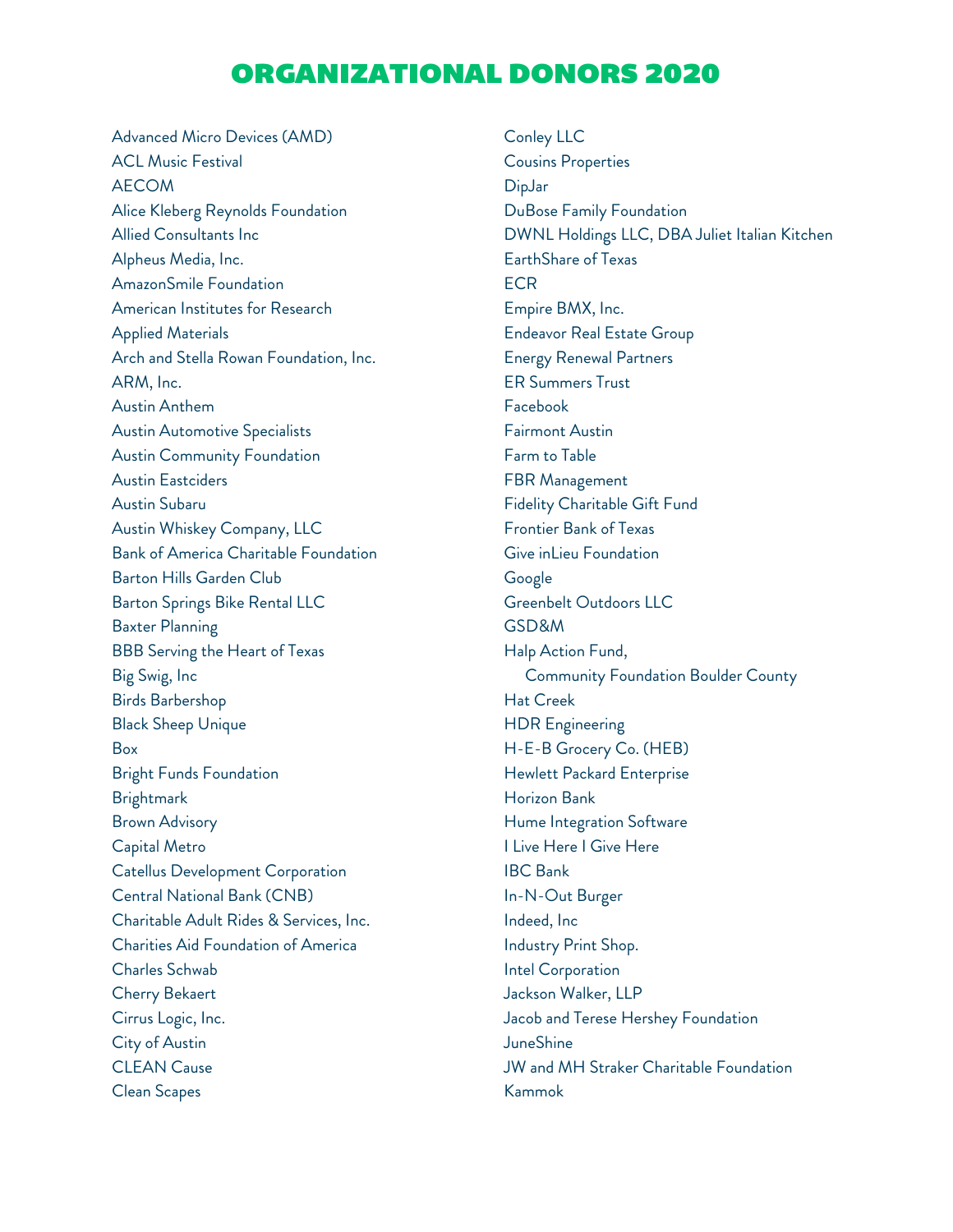## ORGANIZATIONAL DONORS 2020

Kastner / Gravelle LLP Kinser Ranch Lake | Flato Architects LDG Development, LLC Lincoln Property Company (LPC) Lionheart Places Lucien, Stirling & Gray Advisory Group, Inc. Mark Anthony Brands Marrs Ellis & Hodge LLP Maxwell, Locke & Ritter Milago Condominiums Momark Development Mondo Shop Moreland Properties Morgan Stanley Gift Fund Mr. & Mrs. Joe W. Bratcher Jr. Foundation Mueller Foundation Muny Conservancy My Thai Mom National Christian Foundation Network for Good Northrop Grumman Corporation Notley, Homefront Fund OJO Labs Owl Foundation Owlchemy Labs Inc. Paradigm Contracting, LLC Patagonia Action Works Precision Management Co. Quik Print Raymond James Charitable Endowment Fund Redi Studios Ride Austin Riverside Resources Rowing Dock RVi Planning & Landscape Architecture Sage Creek Wealth of Raymond James **Salesforce** Salvation Army Austin Save Our Springs Alliance

Schwab Charitable SHELTR Creative Shield Ranch Shield-Ayres Foundation Shomos Family Foundation Siete Family Foods Sigtech Inc Simmons Canyon Foundation Ski Shores Café SolarWinds Soliz Law, Austin St. David's Foundation Stafford Capital Partners Strüb Residential **STUGA** Sun Communities Sunday Sustainable Food Center (SFC) T. Rowe Price Charitable Target TBG Partners Team Group Systems, Inc. Ten Eyck Landscape Architects Inc. Texas Gas Service Texas Medical Liability Trust Texas Mutual Insurance Texas Rowing Center The Alan and Gay Erwin Trust The Blackbaud Giving Fund, YourCause The Cook's Nook The Davies Collaborative The Green Mesquite The Wallace Frank Kessler Living Trust Tito's Handmade Vodka Topgolf Touchstone Golf Tres Grace Family Foundation Twang Union Wine Company United Way for Greater Austin